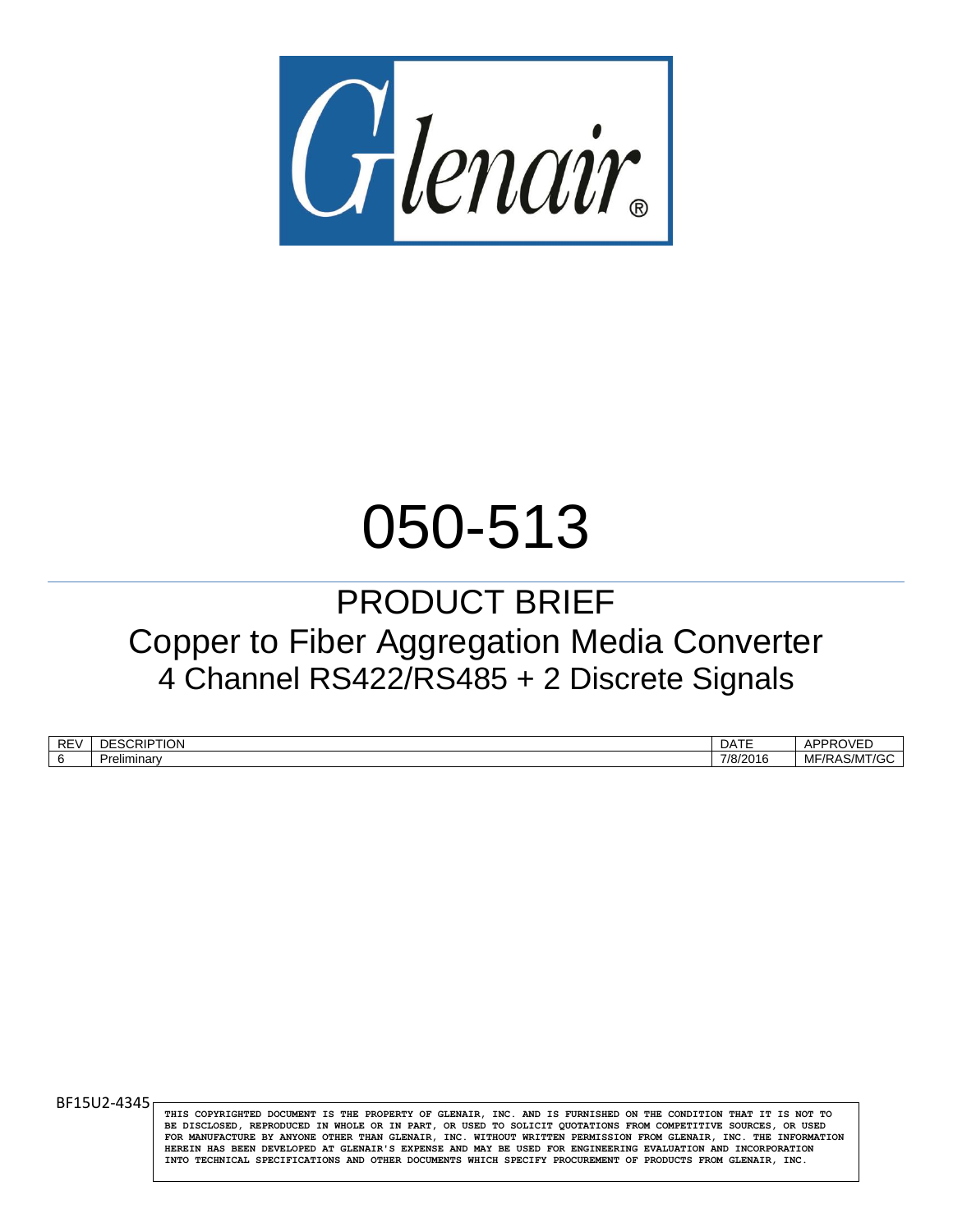

# *4-Channel RS422/RS485 and Discrete Lines Aggregation Media Converter*



The Glenair 050-513 is a Media Converter that combines four RS422/RS485 channels and 2 discrete transmit and receive signals and serializes for transport over fiber. The media converter ordered to support either single mode or multi-mode fiber applications.

It is designed for harsh environments and incorporates electronics in an environmentally sealed enclosure that incorporates three 38999 environmental connectors. One connector for power, one for electrical signal and the third for fiber optic signals.

#### **KEY FEATURES/BENEFITS**

- Wide Input Voltage Range
- **Supports RS422 and full duplex RS485 signals**
- Isolated discrete signals transported over fiber
- IP67 in mated condition
- 38999 Connectors for power, signal and fiber

#### **OPTIONAL FEATURES**

Optional Dust Cap for the Optical Port

#### **APPLICATIONS**

 Harsh Environment RS422/RS485 and discrete signal over fiber for Airborne, Tactical Shipboard, Locomotive and Industrial applications.

#### **How To Order Optical Port** J2 Key **Fiber Optic Interface** Dust Cap (J3) Polarization SM = SMF. 1310nm  $0 = None$ N=Normal.  $MM = MMF. 850nm$  $1 =$  Dust cap A. B. C. D E \*Contact factory for **Basic PN** with Lanyard (Per 38999) specials 050-513 **MM**  $\mathbf N$ N **ZR** n J1 Key Material/Finish J3 Key Polarization ZR = Aluminum, Zinc-Nickel Black Polarization NF = Aluminum, OD Cadmium N=Normal. N=Normal. Other finishes available A, B, C, D E A, B, C, D E (Per 38999) (Per 38999)

©2016 Glenair, Inc. **REV: 6** US Cage Code 06324 Printed in USA **GLENAIR, INC.** ∙ 1211 AIR WAY ∙ GLENDALE, CA 91201-2497∙ TEL: 818-247-6000∙ FAX: 818-500-9912 [www.glenair.com](http://www.glenair.com/) PAGE 2 of 11 E-mail: [sales@glenair.com](mailto:sales@glenair.com)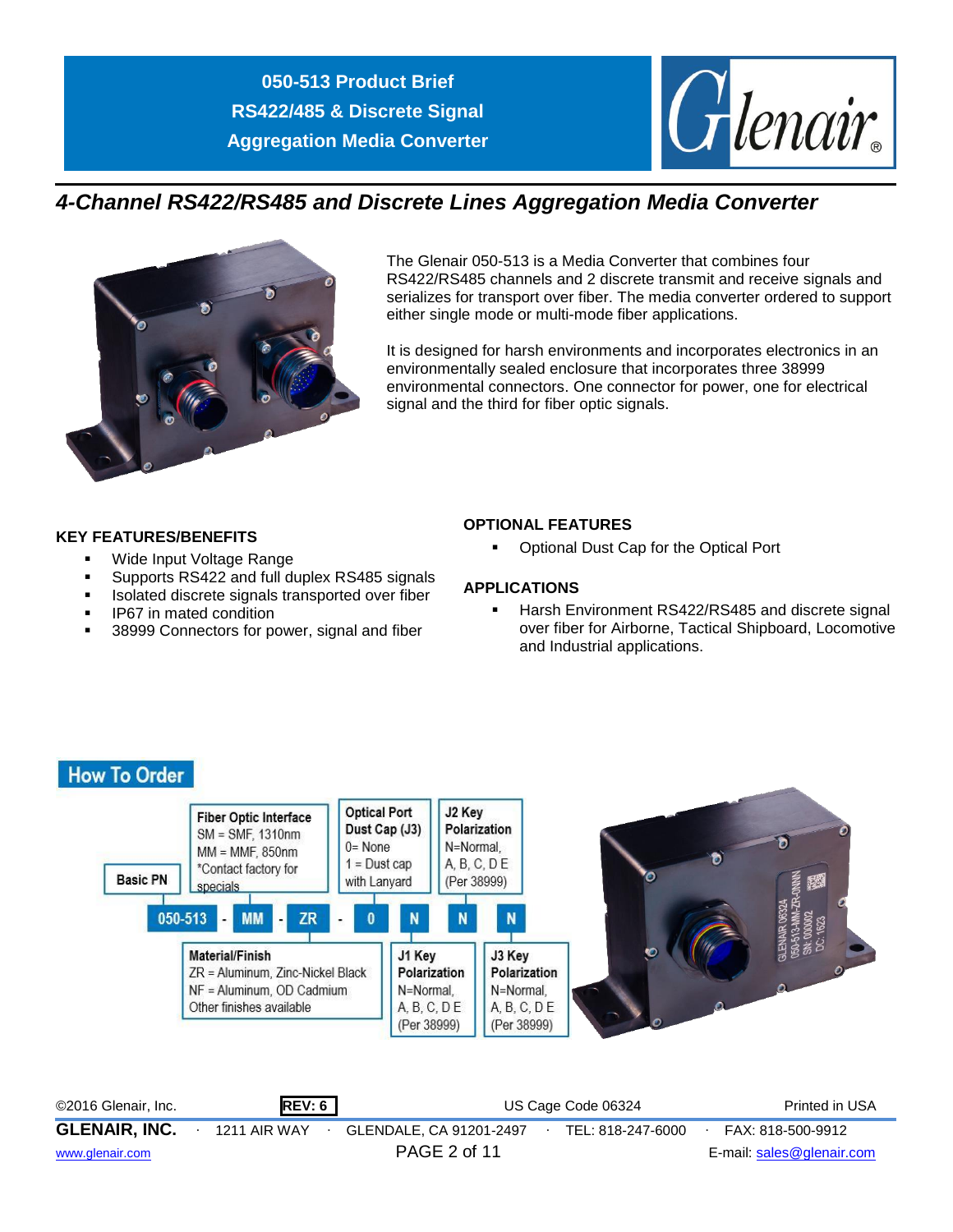

# *Functional Block Diagram*



# *Discrete Interface Diagram*

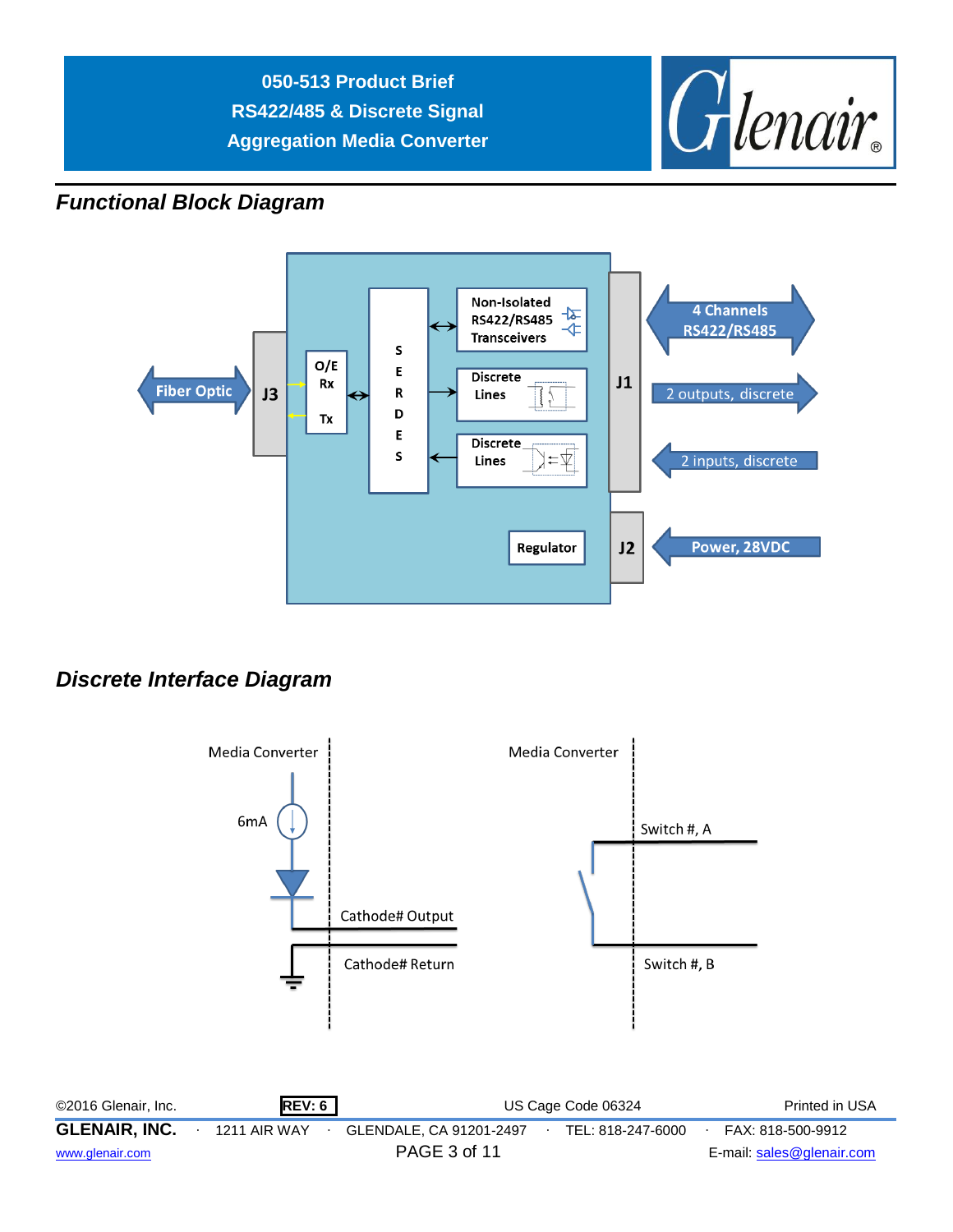

## *Connectors*

|                | <b>Insert</b>                                                            |                              |                                                                                                                                | <b>Mating PLUG</b>                                                                                                                                                                                                                       |
|----------------|--------------------------------------------------------------------------|------------------------------|--------------------------------------------------------------------------------------------------------------------------------|------------------------------------------------------------------------------------------------------------------------------------------------------------------------------------------------------------------------------------------|
| <b>NAME</b>    | Arrangement                                                              | <b>Function</b>              | <b>Media Converter</b>                                                                                                         | <b>Connector</b>                                                                                                                                                                                                                         |
| J <sub>1</sub> | D38999 Series III<br>MIL-STD-1560 Arrangement                            | Electrical Signal,           | D38999 Series III type<br>15-35<br>PIN CONTACTS, 22D                                                                           | Generic PN<br>D38999/26#D35SN<br><b>Glenair PN</b><br>233-105-G6#15-35SN<br>SOCKET CONTACTS, 22D                                                                                                                                         |
|                | $15 - 35$                                                                |                              |                                                                                                                                |                                                                                                                                                                                                                                          |
| J2             | D38999 Series III<br>$11 - 35$                                           | Power                        | D38999 Series III type,<br>$11 - 35$<br>13X SIZE 22D Pins                                                                      | Generic PN<br>D38999/26#B35SN<br><b>Glenair PN</b><br>233-105-G6##11-35SN                                                                                                                                                                |
| J3             | D<br>B<br>C<br>D38999 Series III<br>MIL-STD-1560 Arrangement<br>$13 - 4$ | <b>Fiber Optic</b><br>Signal | D38999 Series III type,<br>$13 - 4$<br><b>PIN CONTACTS</b><br><b>SMF CONFIGURATION:</b><br><b>MMF</b><br><b>CONFIGURATION:</b> | Generic PN<br>D38999/26#C04SN<br><b>Glenair PN</b><br>180-091##06-13-4SN<br>SOCKET CONTACTS<br><b>SMF CONFIGURATION</b><br><b>Glenair PN</b><br>181-001-126S<br>(M29504/5-4238)<br>MMF CONFIGURATION<br><b>Glenair PN</b><br>181-001-126 |
|                |                                                                          |                              |                                                                                                                                | (M29504/54239)                                                                                                                                                                                                                           |

*Note: # = Environmental Class (Material/Finish)*

| ©2016 Glenair, Inc.  | <b>REV: 6</b> |              | US Cage Code 06324      | Printed in USA    |  |                           |
|----------------------|---------------|--------------|-------------------------|-------------------|--|---------------------------|
| <b>GLENAIR, INC.</b> |               | 1211 AIR WAY | GLENDALE. CA 91201-2497 | TEL: 818-247-6000 |  | FAX: 818-500-9912         |
| www.glenair.com      |               |              | PAGE 4 of 11            |                   |  | E-mail: sales@glenair.com |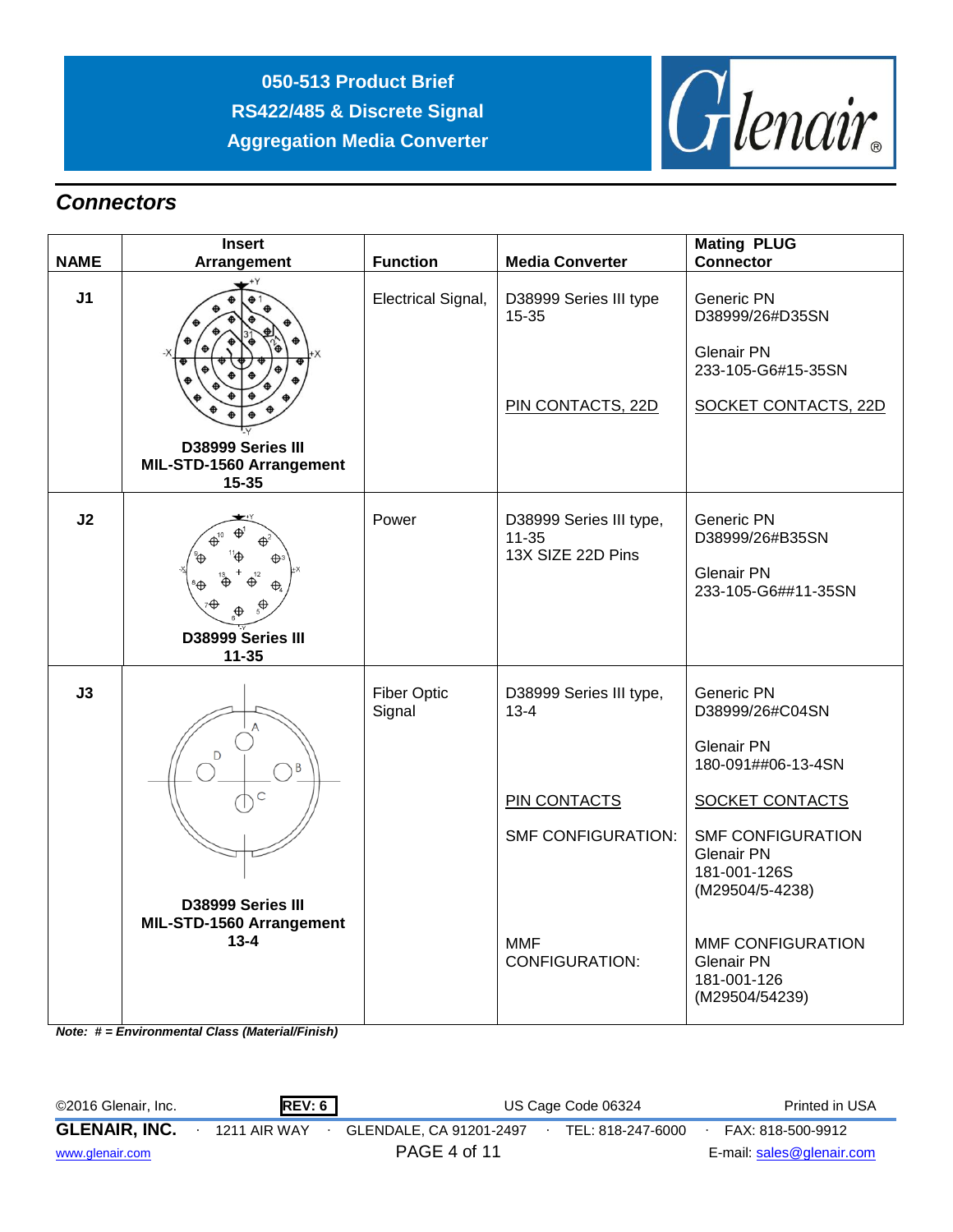

# *Ratings and Specifications*

#### **ABSOLUTE MAXIMUM RATINGS**

| <b>Parameter</b>    | Min | Тур | <b>Max</b> | <b>Units</b> | <b>Notes</b> |
|---------------------|-----|-----|------------|--------------|--------------|
| Storage Temperature | -55 |     | +100       | $\sim$       |              |
| Supply Voltage      | -40 |     | 40         |              |              |

#### **OPERATING CONDITIONS**

| Parameter                      | Min | <b>Typ</b> | Max   | Units        | <b>Notes</b>    |
|--------------------------------|-----|------------|-------|--------------|-----------------|
| <b>Operating Temperature</b>   | -40 |            | $+85$ | $\circ$<br>ັ |                 |
| Supply Voltage                 | 18  | 28         | 36    |              |                 |
| <b>Supply Current</b>          |     | 100        | 150   | mA           | Measured at 28V |
| Power Supply Noise (Peak-Peak) |     |            | 200   | mV           |                 |

| <b>REV: 6</b><br>©2016 Glenair, Inc. |  |              | US Cage Code 06324      | Printed in USA    |                           |
|--------------------------------------|--|--------------|-------------------------|-------------------|---------------------------|
| <b>GLENAIR, INC.</b>                 |  | 1211 AIR WAY | GLENDALE, CA 91201-2497 | TEL: 818-247-6000 | FAX: 818-500-9912         |
| www.glenair.com                      |  |              | PAGE 5 of 11            |                   | E-mail: sales@glenair.com |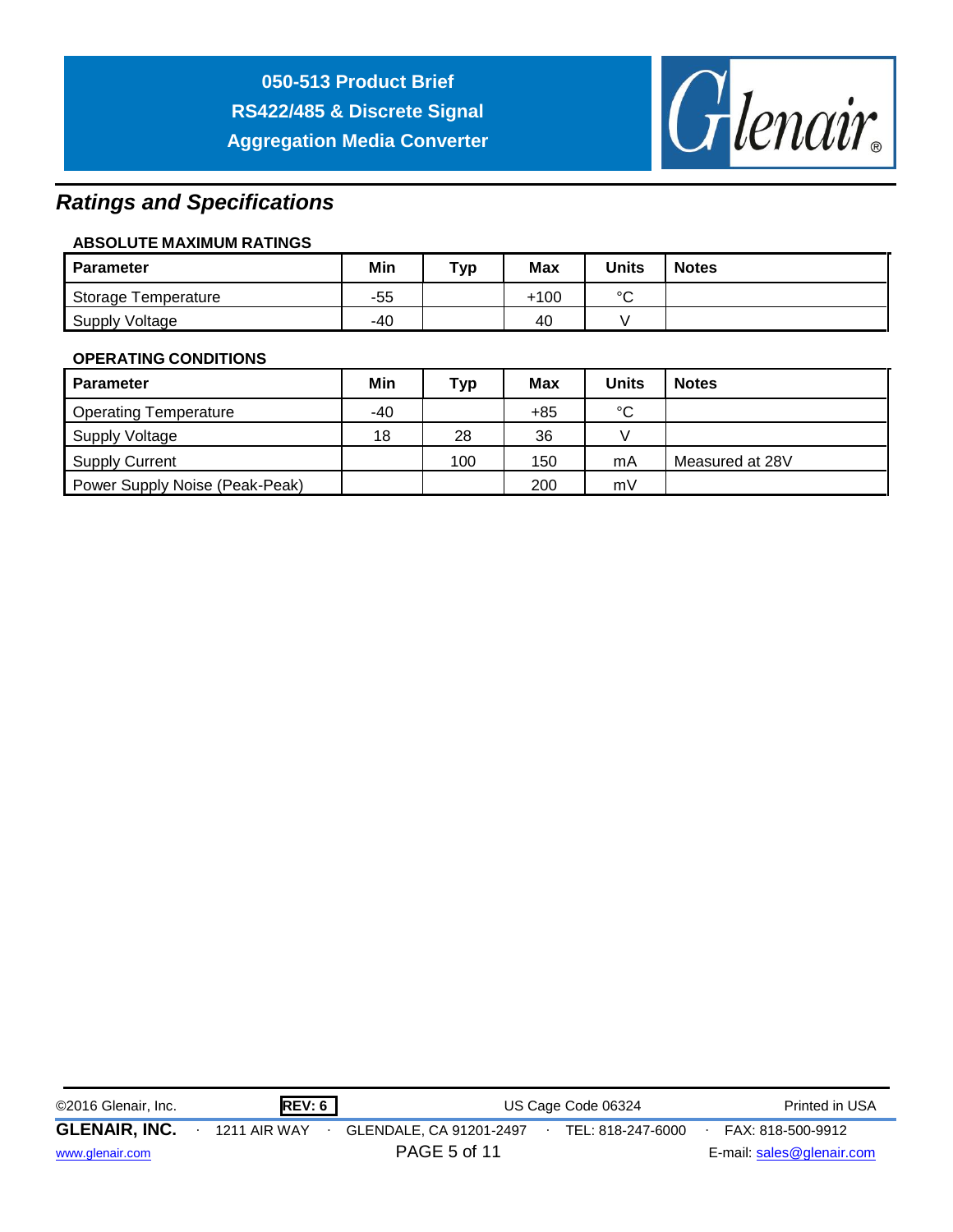

# *Ratings and Specifications – SMF VERSION*

#### **OPTICAL CHARACTERISTICS – TRANSMITTER**

| Parameter                   | Min    | <b>Typ</b> | Max  | Units | <b>Notes</b>       |
|-----------------------------|--------|------------|------|-------|--------------------|
| <b>Optical Output Power</b> | $-8.5$ | -4         | -3   | dBm   | 1310nm Fabry-Perot |
| <b>Extinction Ratio</b>     | 8      |            |      | dB    |                    |
| Optical Wavelength          | 1285   | 1310       | 1345 | nm    |                    |
| Spectral Width              |        |            | 3.5  | nm    |                    |

#### **OPTICAL CHARACTERISTICS – RECEIVER**

| <b>Parameter</b>                                               | Min  | <b>Typ</b> | Max  | <b>Units</b> | <b>Notes</b> |
|----------------------------------------------------------------|------|------------|------|--------------|--------------|
| <b>Optical Sensitivity (Input Power</b><br>Range)              | -18  |            | 0    | dBm          |              |
| Min. Sensitivity, BER 10-12, PRBS 2-7-<br>8dB Extinction Ratio |      | $-20$      | -18  | dBm          | PIN PD       |
|                                                                |      |            |      |              |              |
| Overload, BER 10-12, PRBS 2-7-1                                | 0    |            |      | dBm          |              |
| <b>Optical Wavelength</b>                                      | 1100 | 1310       | 1590 | nm           |              |

| ©2016 Glenair, Inc.  | REV: 6       |                         | US Cage Code 06324 |                           |  |  |  |  |
|----------------------|--------------|-------------------------|--------------------|---------------------------|--|--|--|--|
| <b>GLENAIR, INC.</b> | 1211 AIR WAY | GLENDALE, CA 91201-2497 | TEL: 818-247-6000  | FAX: 818-500-9912         |  |  |  |  |
| www.glenair.com      |              | PAGE 6 of 11            |                    | E-mail: sales@glenair.com |  |  |  |  |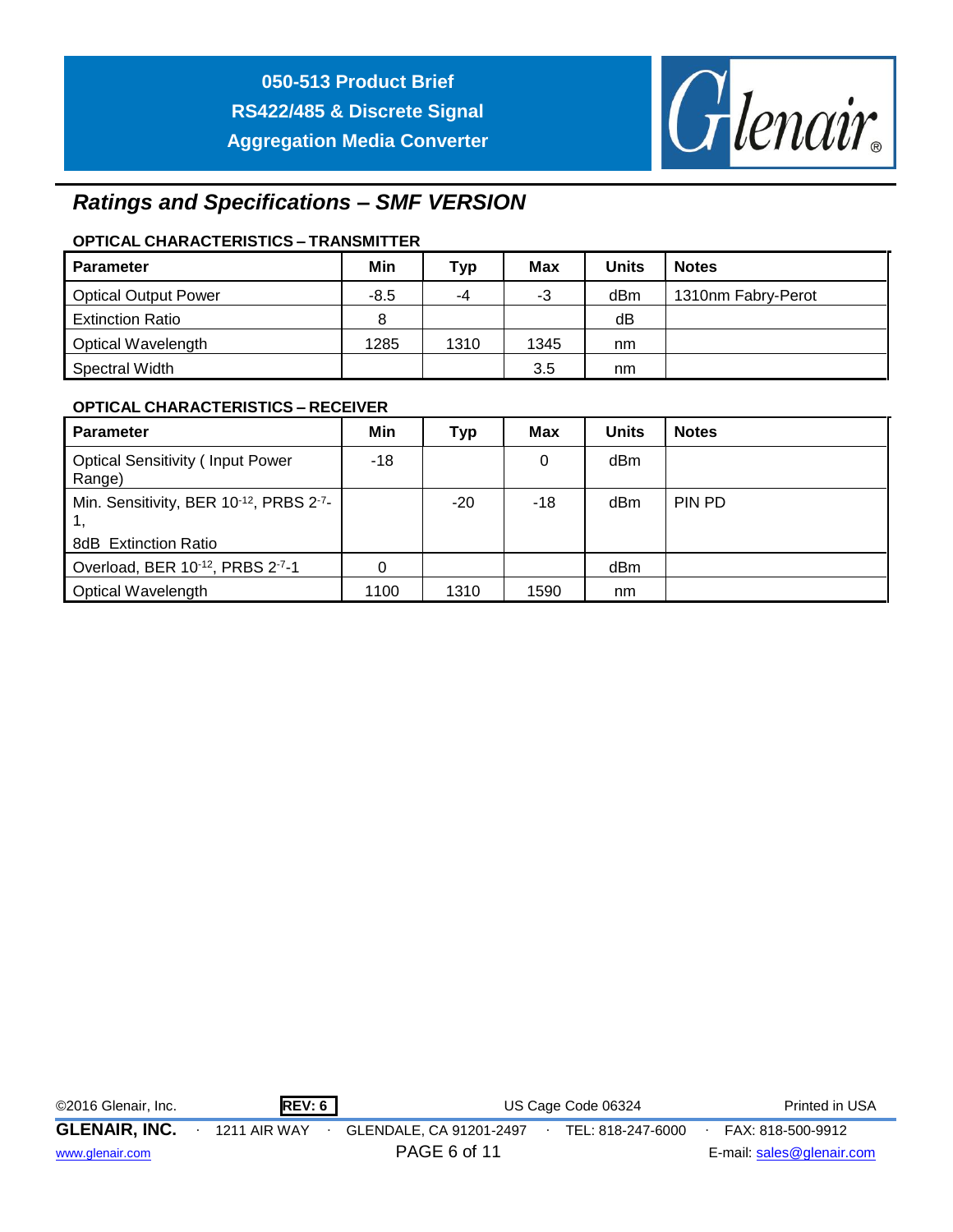

# *Ratings and Specifications – MMF VERSION*

### **OPTICAL CHARACTERISTICS – TRANSMITTER**

| <b>Parameter</b>            | Min    | Typ | <b>Max</b> | <b>Units</b> | <b>Notes</b>         |
|-----------------------------|--------|-----|------------|--------------|----------------------|
| <b>Optical Output Power</b> | $-9.5$ |     | -4         | dBm          | VCSEL, 62.5/125µm MM |
| <b>Extinction Ratio</b>     | 8      |     |            | dB           |                      |
| <b>Optical Wavelength</b>   | 830    | 850 | 860        | nm           |                      |
| Spectral Width              |        |     | 0.85       | nm           |                      |

#### **OPTICAL CHARACTERISTICS – RECEIVER**

| <b>Parameter</b>                                  | Min  | Тур | <b>Max</b> | <b>Units</b> | <b>Notes</b> |
|---------------------------------------------------|------|-----|------------|--------------|--------------|
| <b>Optical Sensitivity (Input Power</b><br>Range) | -16  |     | $-2$       | dBm          |              |
| Sensitivity, BER 10-12, PRBS 2-7-1,               |      | -21 | $-16$      | dBm          | PIN PD       |
| <b>8dB</b> Extinction Ratio                       |      |     |            |              |              |
| Overload, BER 10-12, PRBS 2-7-1                   | $-2$ | -1  |            | dBm          |              |
| Optical Wavelength                                | 770  | 850 | 860        | nm           |              |

| ©2016 Glenair, Inc.  | <b>REV: 6</b> |                         | US Cage Code 06324 |                           |  |  |  |  |
|----------------------|---------------|-------------------------|--------------------|---------------------------|--|--|--|--|
| <b>GLENAIR, INC.</b> | 1211 AIR WAY  | GLENDALE, CA 91201-2497 | TEL: 818-247-6000  | FAX: 818-500-9912         |  |  |  |  |
| www.glenair.com      |               | PAGE 7 of 11            |                    | E-mail: sales@glenair.com |  |  |  |  |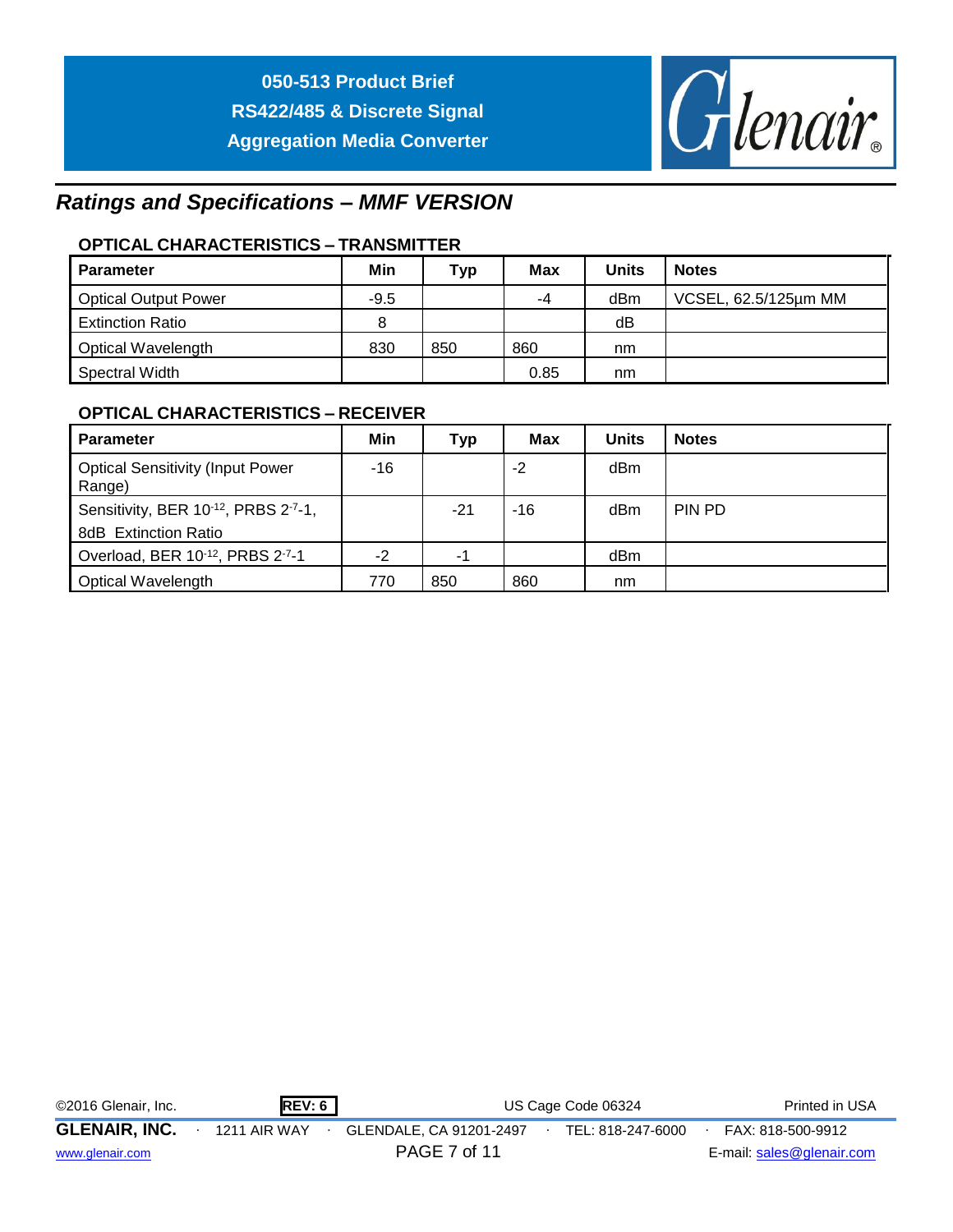

# *Ratings and Specifications - (continued)*

### **OPERATING CONDITIONS – DISCRETE OUTPUT, NORMALLY OPEN, SWITCH CHARACTERISTICS**

| <b>Parameter</b>             | Min  | <b>Typ</b> | <b>Max</b> | <b>Units</b> | <b>Notes</b>       |
|------------------------------|------|------------|------------|--------------|--------------------|
| <b>Switching Voltage</b>     | 0.01 |            | 100        |              |                    |
| <b>Switching Current</b>     |      |            |            |              |                    |
| <b>Contact Resistance</b>    |      | 100        |            | mOhm         |                    |
| <b>Insulation Resistance</b> |      | 1,000      |            | MeaOhm       | Measured at 500VDC |

#### **OPERATING CONDITIONS – DISCRETE INPUT, SWITCH CHARACTERISTICS**

| <b>Parameter</b>         | Min | Тур | <b>Max</b> | <b>Units</b> | <b>Notes</b> |
|--------------------------|-----|-----|------------|--------------|--------------|
| Sink Current, Low Level  |     |     | 250        | uA           |              |
| Sink Current, High Level | 1.6 |     | 6.0        | mA           |              |

#### **OPERATING CONDITIONS – RS422/RS485 DRIVER/RECEIVER**

| <b>Parameter</b>                                                 | Min   | <b>Typ</b> | <b>Max</b> | <b>Units</b> | <b>Notes</b> |
|------------------------------------------------------------------|-------|------------|------------|--------------|--------------|
| Input voltage at any bus terminal<br>(separately or common mode) | $-7$  |            | 12         | V            |              |
| Sink Current, High Level                                         | 1.6   |            | 6.0        | mA           |              |
| High-level input voltage                                         | 2     |            | 3.3        |              |              |
| Low-level input voltage                                          | 0     |            | 0.8        |              |              |
| Differential input voltage                                       | $-12$ |            | 12         |              |              |
| Output current, driver                                           | -60   |            | 60         | mA           |              |
| Max Data Rate                                                    | 0     |            |            | <b>Mbps</b>  |              |

#### **OPERATING CONDITIONS – AGGREGATION TIMING**

| <b>Parameter</b> | Min | <b>Typ</b> | <b>Max</b> | <b>Units</b> | <b>Notes</b>                                                                          |
|------------------|-----|------------|------------|--------------|---------------------------------------------------------------------------------------|
| Jitter           |     |            | 50         | nSec P-P     |                                                                                       |
| Latency          | 300 |            |            | nSec         | Measured from copper side<br>input to copper side output<br>through 1 meter of fiber. |

| ©2016 Glenair, Inc.  | REV: 6              |                         | US Cage Code 06324 | Printed in USA            |
|----------------------|---------------------|-------------------------|--------------------|---------------------------|
| <b>GLENAIR, INC.</b> | <b>1211 AIR WAY</b> | GLENDALE, CA 91201-2497 | TEL: 818-247-6000  | FAX: 818-500-9912         |
| www.glenair.com      |                     | PAGE 8 of 11            |                    | E-mail: sales@glenair.com |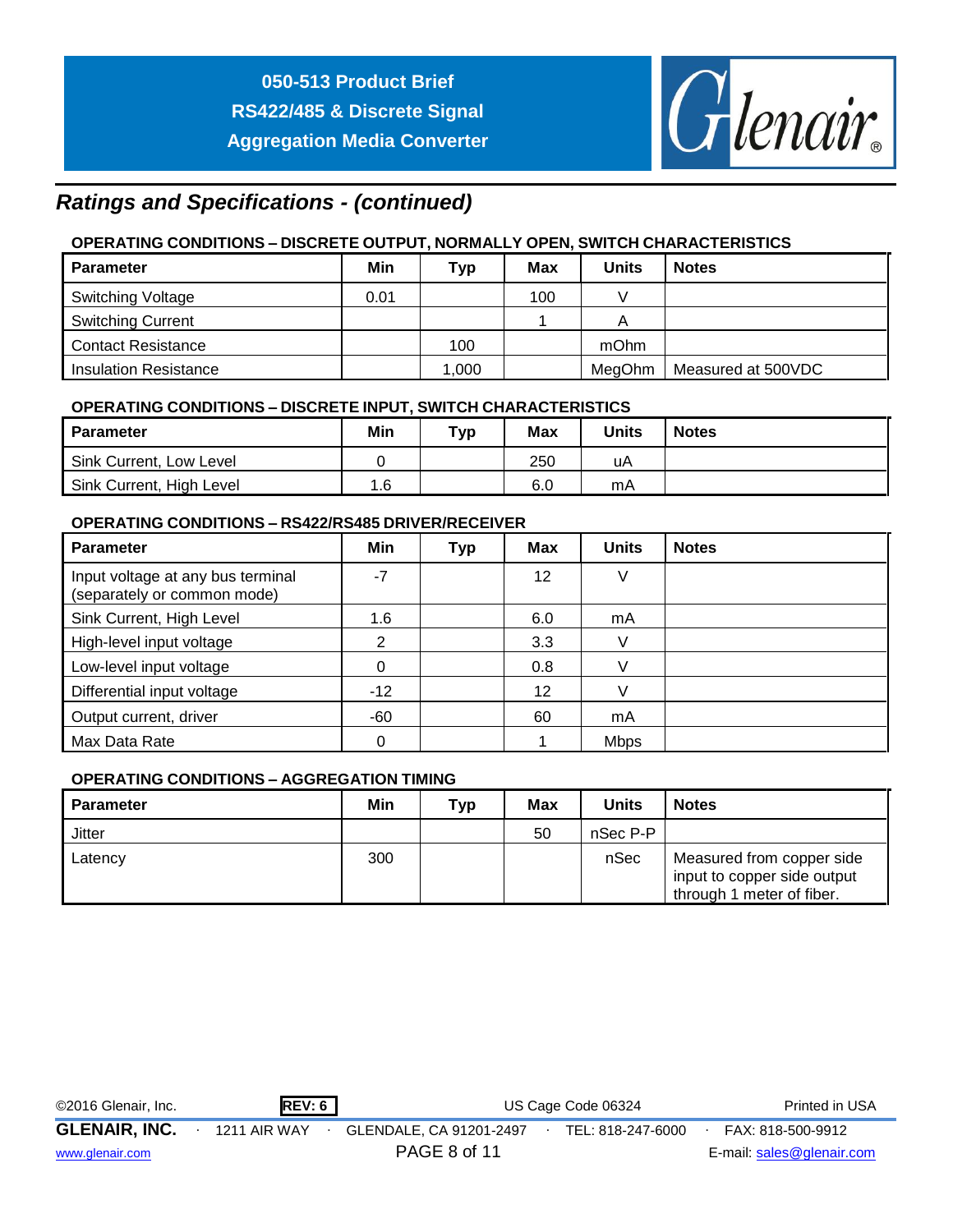

# *Ratings and Specifications - (continued)*

#### **COMPLIANCE SPECIFICATIONS**

| <b>Characteristics</b>                                                  | <b>Standard</b>         | <b>Condition</b>   | <b>Notes</b>       |  |  |
|-------------------------------------------------------------------------|-------------------------|--------------------|--------------------|--|--|
| <b>Mechanical Shock</b>                                                 | MIL-STD-810G            | Method 516.6       | 40g, 6-9 mSec      |  |  |
| <b>Mechanical Vibration</b>                                             | MIL-STD-810G            | Method 514.6       | 30 Grms            |  |  |
| <b>ESD</b>                                                              | MIL-STD-883             | Class II           | 2200V HBM          |  |  |
| Conducted Emissions -- 30 Hz to 10 kHz                                  | MIL-STD-461F            | CE101              | Power Leads        |  |  |
| Conducted Emissions -- 10 kHz to 10 MHz                                 | MIL-STD-461F            | CE102              | Power Leads        |  |  |
| Conducted Susceptibility -- 30 Hz to 150KHz                             | MIL-STD-461F            | CS <sub>101</sub>  | <b>Power Leads</b> |  |  |
| <b>Conducted Susceptibility -- Transients</b>                           | MIL-STD-461F            | CS106              | Power Leads        |  |  |
| Conducted Susceptibility, Structure Current,<br>60 Hz to 100 kHz        | MIL-STD-461F            | <b>CS109</b>       |                    |  |  |
| Conducted Susceptibility, Bulk Cable<br>Injection,<br>10 kHz to 200 MHz | MIL-STD-461F            | <b>CS114</b>       |                    |  |  |
| Radiated Susceptibility, Magnetic Field,<br>30 Hz to 100 kHz            | MIL-STD-461F            | <b>RS101</b>       |                    |  |  |
| Radiated Susceptibility,<br>Electric Field, 2 MHz to 18 GHz             | MIL-STD-461F            | <b>RS103</b>       |                    |  |  |
| Radiated Emissions, Magnetic Field,<br>30 Hz to 100 kHz                 | MIL-STD-461F            | <b>RE101</b>       |                    |  |  |
| Radiated Emissions, Electric Field,<br>10 kHz to 18 GHz                 | MIL-STD-461F            | <b>RE102</b>       |                    |  |  |
| <b>Mating Durability</b>                                                | MIL-DTL-38999/20        | 500 Cycles         |                    |  |  |
| <b>Flame Resistance</b>                                                 | EIA364-104              |                    | 30 seconds         |  |  |
| <b>Humidity</b>                                                         | MIL-STD-810G            | Method 507.5       | Procedure I        |  |  |
| <b>Aircraft Electrical Power Characteristics</b>                        | MIL-STD-704F            |                    | 28V DC Systems     |  |  |
| Military Vehicle Electrical Power<br>Characteristics                    | <b>MIL-STD-1275</b>     |                    | 28V DC Systems     |  |  |
| Eye Safety                                                              | CDRH and IEC-825        | Class 1 Laser      |                    |  |  |
| REV: 6<br>©2016 Glenair, Inc.                                           |                         | US Cage Code 06324 | Printed in USA     |  |  |
| <b>GLENAIR, INC.</b><br>1211 AIR WAY                                    | GLENDALE, CA 91201-2497 | TEL: 818-247-6000  | FAX: 818-500-9912  |  |  |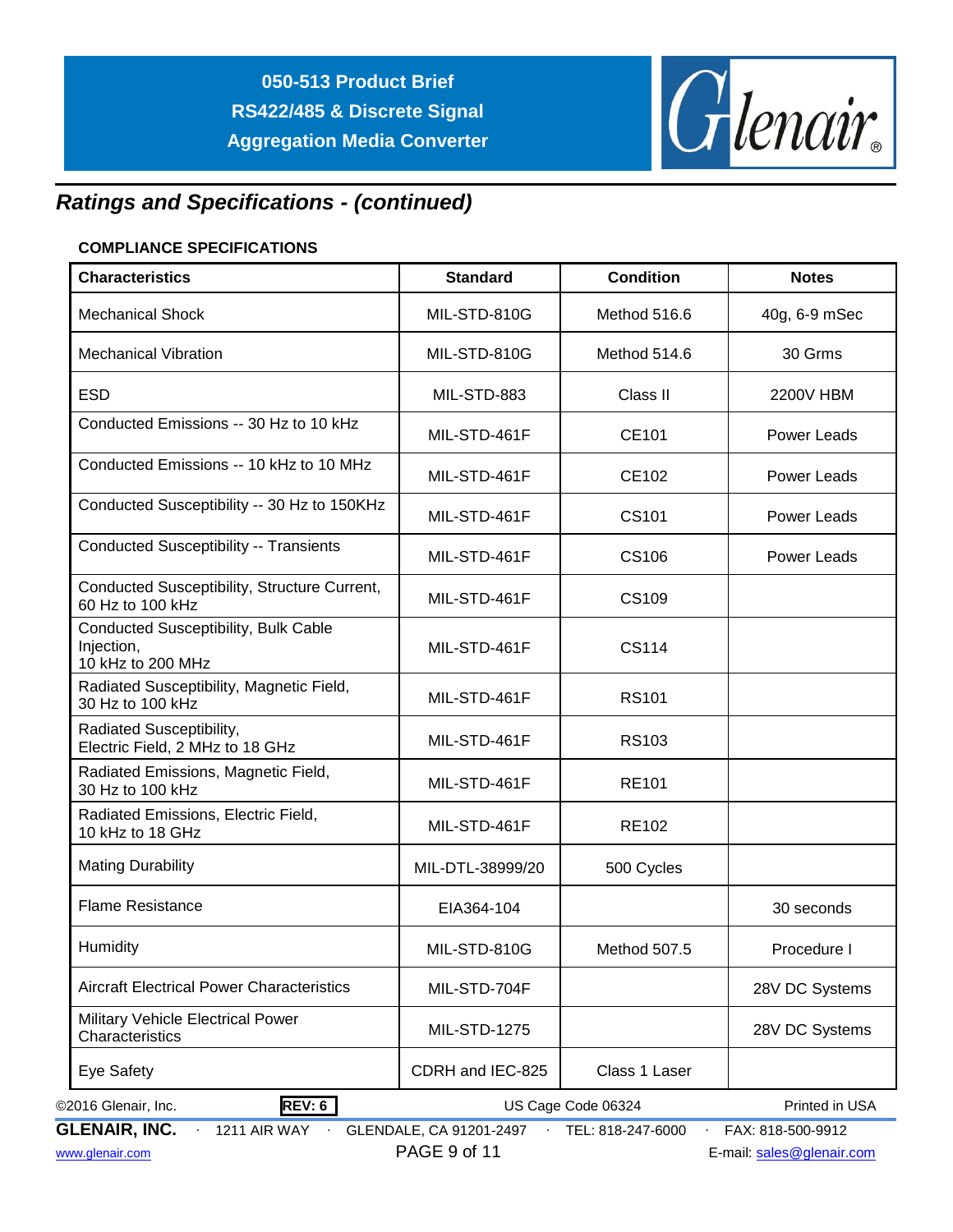

# *Ratings and Specifications - (continued)*

#### **MATERIAL/FINISH**

| <b>Item</b>                           | <b>Material/Finish</b>                                                                             |
|---------------------------------------|----------------------------------------------------------------------------------------------------|
| Housing & Connector Shell             | Aluminum                                                                                           |
| Plating Finish: M                     | Nickel                                                                                             |
| Plating Finish: MT                    | <b>Nickel PTFE</b>                                                                                 |
| Plating Finish: NF                    | Olive Drab Cadmium                                                                                 |
| Contacts                              | Copper alloy, 50 µlnch gold plated                                                                 |
| D38999 Inserts                        | Thermoplastics                                                                                     |
| Interfacial Seals, 38999 only         | Elastomer, Fluorosilicone                                                                          |
| <b>Optical Ferrules &amp; Sleeves</b> | Zirconia, Ceramic                                                                                  |
| <b>Insulators</b>                     | Liquid crystal polymer (LCP)                                                                       |
| Contact retention clip                | Beryllium copper alloy                                                                             |
| Seal, O-rings                         | Fluorosilicone rubber                                                                              |
| Seal                                  | Silicone elastomer                                                                                 |
| Spring                                | Nickel-plated beryllium copper                                                                     |
| PC tail contacts                      | Copper alloy/gold plated                                                                           |
| PCB flex                              | FR4 & Polyimide                                                                                    |
| Encapsulant                           | HYSOL EE4215                                                                                       |
| Solder type                           | RoHS compliant Sn95/Sb5 (232°C melting temp) &<br>RoHS compliant Sn96.5/Ag3.0/Cu0.5 (217° melting) |

| ©2016 Glenair, Inc.  | <b>REV: 6</b> | US Cage Code 06324      | Printed in USA    |                           |
|----------------------|---------------|-------------------------|-------------------|---------------------------|
| <b>GLENAIR, INC.</b> | 1211 AIR WAY  | GLENDALE, CA 91201-2497 | TEL: 818-247-6000 | FAX: 818-500-9912         |
| www.glenair.com      |               | PAGE 10 of 11           |                   | E-mail: sales@glenair.com |